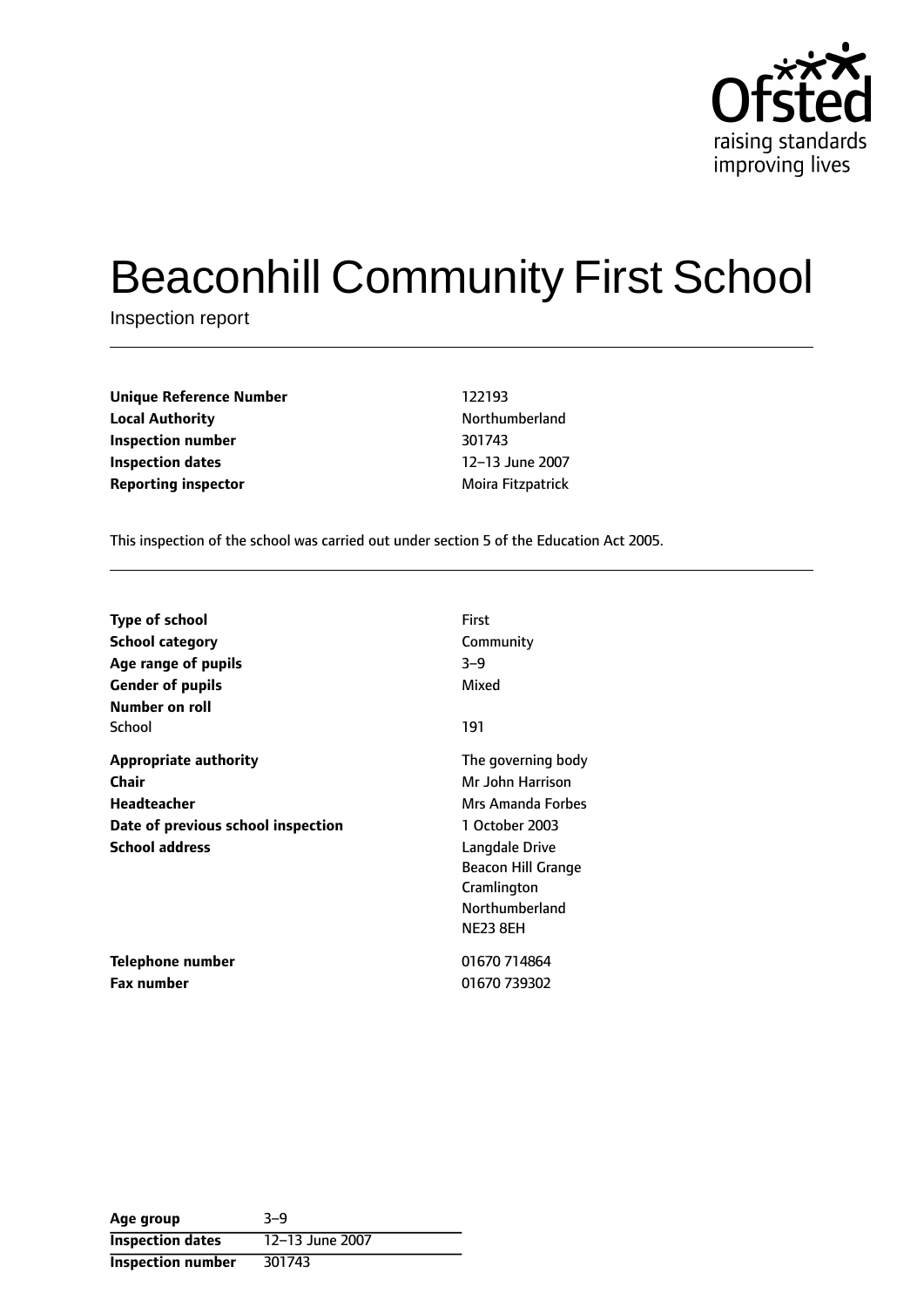.

© Crown copyright 2007

#### Website: www.ofsted.gov.uk

This document may be reproduced in whole or in part for non-commercial educational purposes, provided that the information quoted is reproduced without adaptation and the source and date of publication are stated.

Further copies of this report are obtainable from the school. Under the Education Act 2005, the school must provide a copy of this report free of charge to certain categories of people. A charge not exceeding the full cost of reproduction may be made for any other copies supplied.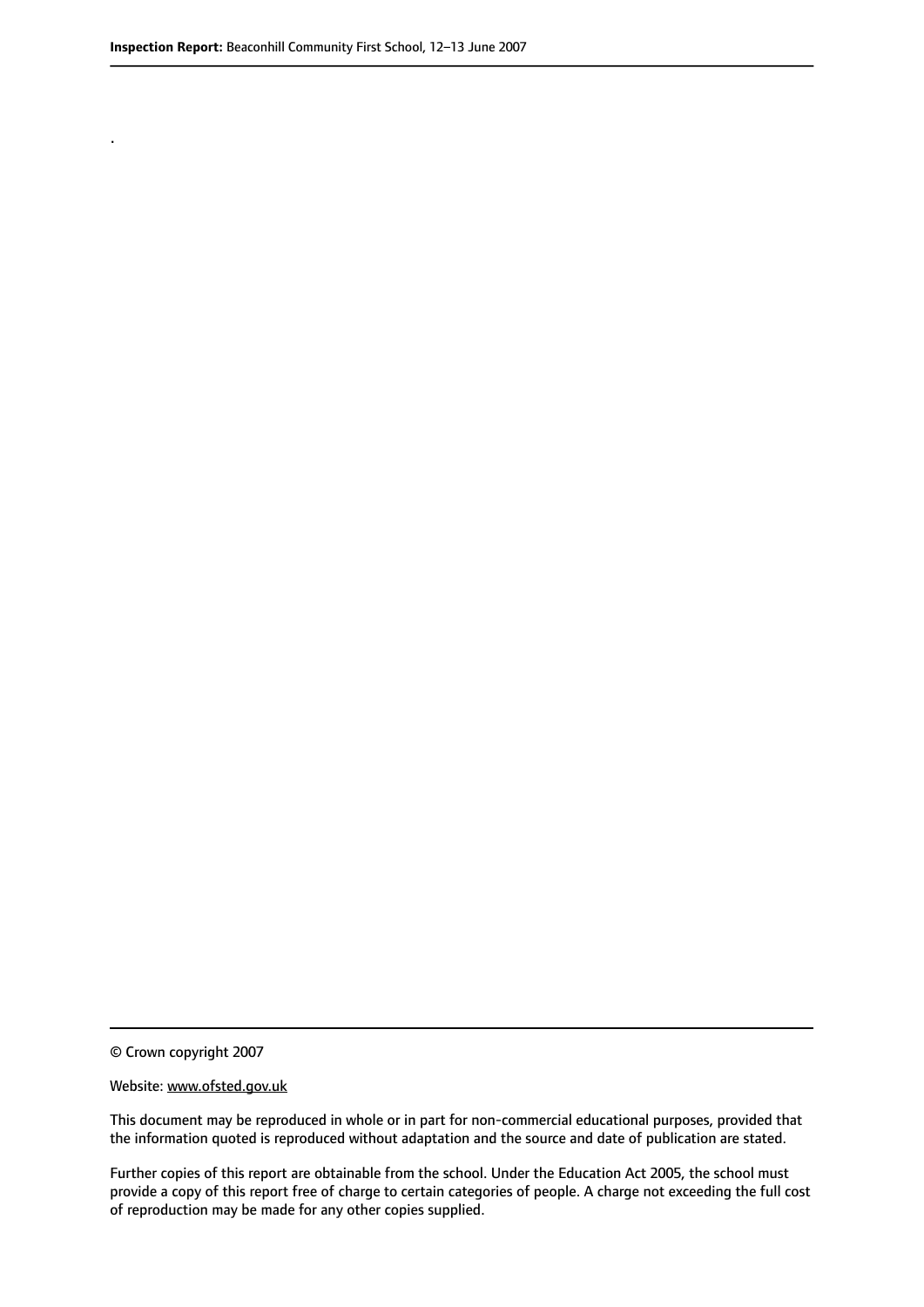# **Introduction**

The inspection was carried out by two Additional Inspectors.

## **Description of the school**

This is an average size First school, which is to extend to a primary school in September 2007, when current Year 4 pupils will move into Year 5. Almost all pupils are from White British heritage groups and all have English as their first language. The area served by the school is one of economic disadvantage and this is reflected in the above average percentage of pupils eligible for free school meals. The proportion of pupils with learning difficulties and/or disabilities is average, though a higher proportion than usual has a statement of special educational need. The attainment of children when they start school is very low compared to that typical of three-year-olds, with particular weaknessesin speech and language development and mathematical development. The school recently gained the Healthy Schools Award.

#### **Key for inspection grades**

| Grade 1 | Outstanding  |
|---------|--------------|
| Grade 2 | Good         |
| Grade 3 | Satisfactory |
| Grade 4 | Inadequate   |
|         |              |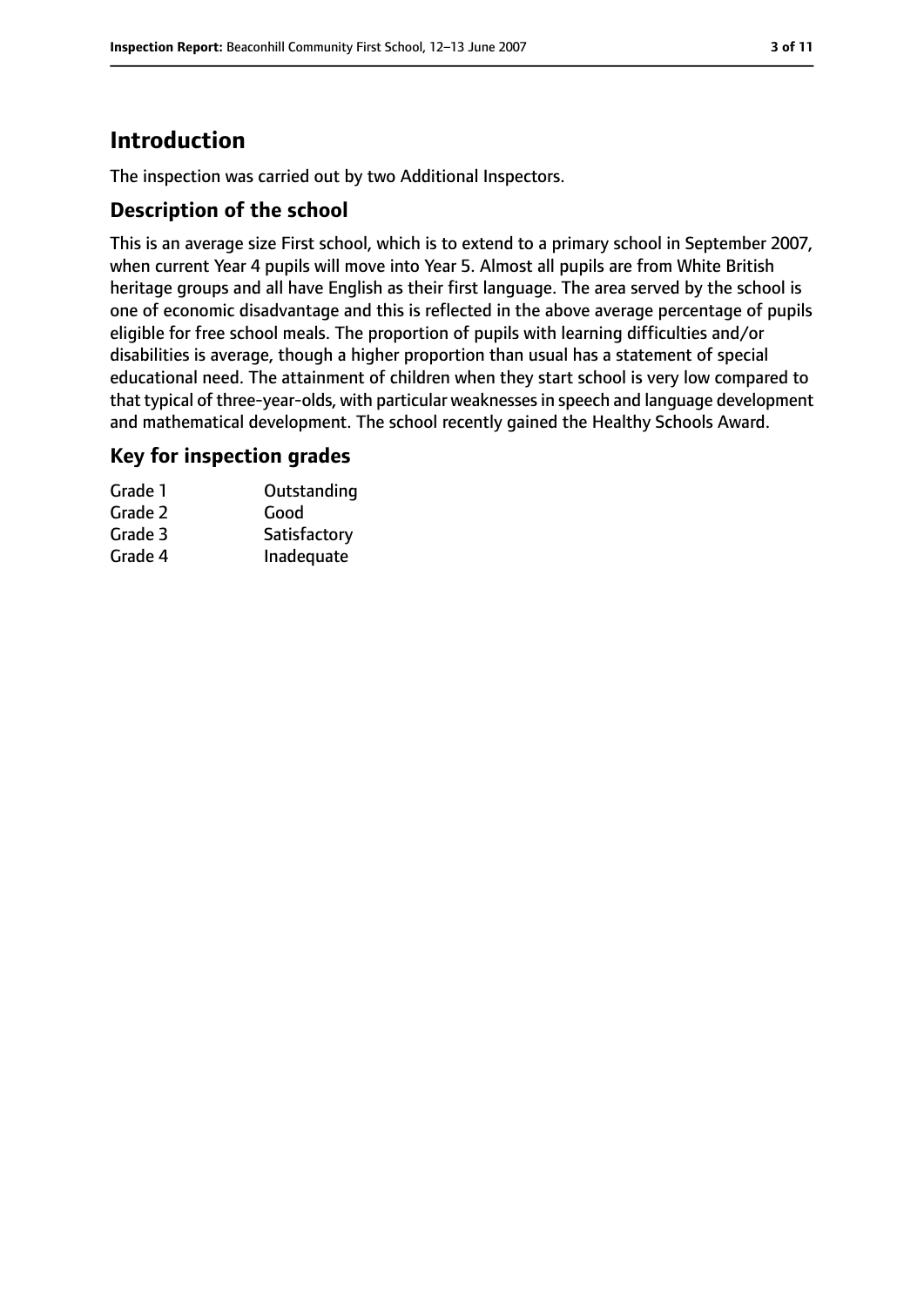# **Overall effectiveness of the school**

#### **Grade: 2**

This is a good school that has made good improvement since its last inspection. Standards and rates of progress are rising and pupils' achievement is good. Children make good progress from very low starting pointsin the Nursery because the Foundation Stage provision is good, despite some shortcomings in provision for outdoor learning. Standards at the end of Year 2 vary, but are usually close to average, except for this year. While standards in the current Year 2 are lower than usual at well below average, these pupils have made good progress from their very low starting points at the end of Reception. Since the last inspection, Year 4 standards have been close to those expected for pupils this age, but are lower this year because of the higher than usual proportion of pupils who have learning difficulties. Nonetheless, they have made good progress given their starting points in Year 3.

Good quality teaching and a well planned, rich curriculum help to raise standards and increase pupils' enjoyment of learning. Teachers are alert to the needs of children and encourage them to become independent learners. They make good use of targets so that children know what is expected of them in lessons. Children work hard and are enthusiastic about the many different learning opportunities they have in and out of school.

The pastoral care for pupils is excellent. Staff know the pupils well. Their care and support for pupils' well-being ensures that they feel safe, secure and happy. Because of this, pupils develop good attitudes to learning; they behave well and show kindness and consideration for each other. Pupils willingly take on responsibility and are rightly proud of their contribution to the development of the school. They have a good awareness of the need to help others in and out of school and know that their ideas will be listened to and taken seriously. Playground buddies and peer tutors act as good role models for younger children and give good support to learning and friendship. Pupils are adequately prepared for the next stage of learning through the many opportunities they have to develop basic skills and good personal qualities. Although the school has recently introduced new systems for tracking pupils' progress, these are not sufficiently embedded.

Very good leadership from the headteacher, well supported by the senior leadership team, has moved the school forward at a good rate since the last inspection. School self-evaluation is good at identifying areas for improvement and has planned the checking of pupils' progress as a priority this year. Preparations are well advanced for extending provision to Year 5 when the school achieves primary status in the autumn term; governors have been active and very supportive in helping this process succeed. Taking into account the clear vision of the headteacher and the improving skills of staff and governors, the school is well placed for its expansion and for further improvement.

#### **What the school should do to improve further**

- Improve the monitoring and evaluation of pupils' progress throughout the school.
- Improve provision for outdoor learning for children in the Foundation Stage.

# **Achievement and standards**

#### **Grade: 2**

Although standards are below average, pupils' achievement is good. There is no difference in the achievement of boys and girls. Children make good progress during the Foundation Stage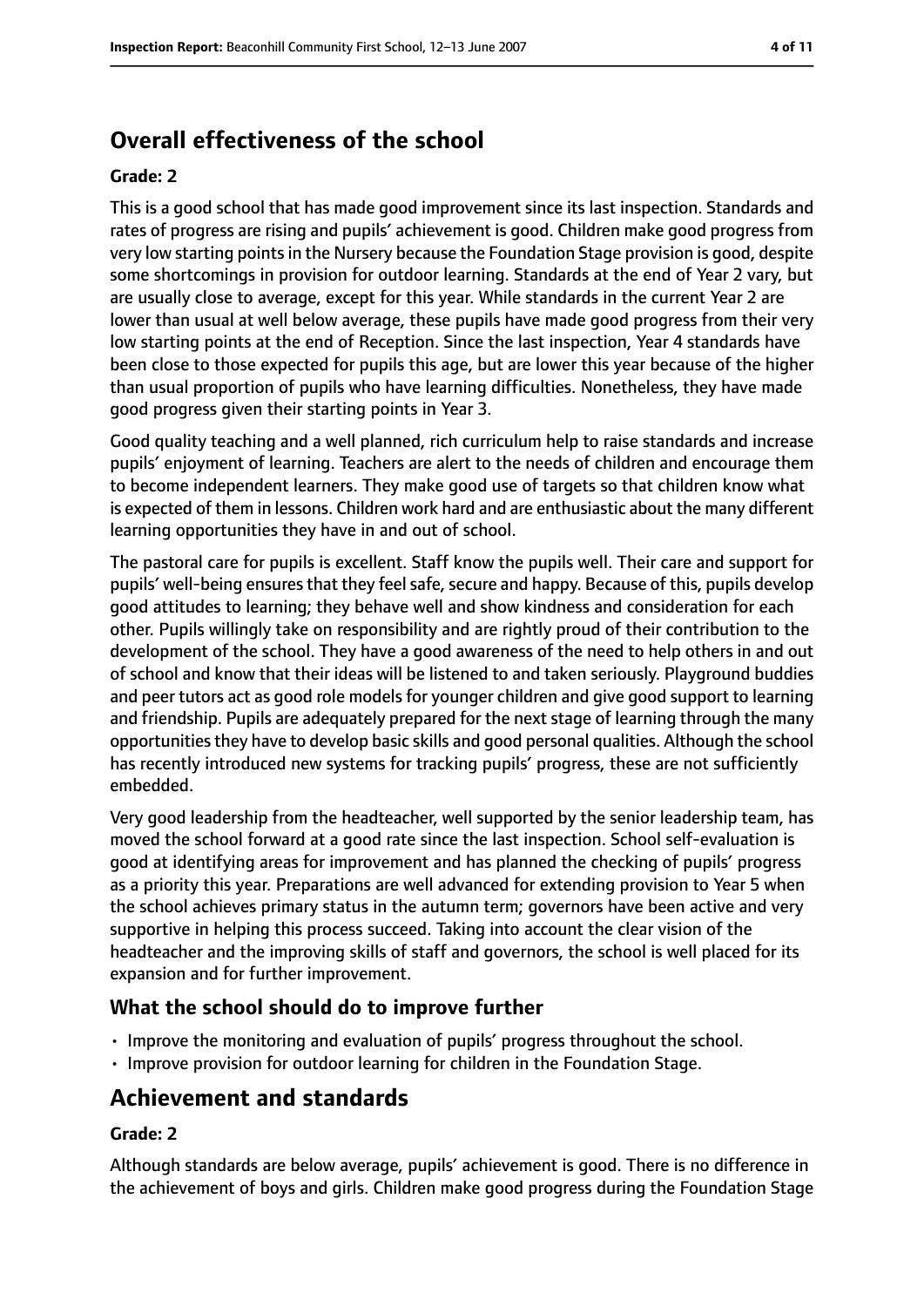in all areas of learning. However, because of their very low starting points, sometimes less than half the children meet national expectations in literacy and numeracy.

Standards at the end of Year 2 this year are well below average in reading, writing and mathematics, and lower than those of last year. These standards reflect the lower starting points of these pupils when they joined Year 1. School data and inspection evidence indicate that the progress of these pupils has been good and that many more have reached the expected level for their age than predicted by their scores at the end of Reception.

Standards at the end of Year 4 have improved since the last inspection, but this year they are lower than usual. Nevertheless, pupils' progress from their results at the end of Year 2 is good. Progress in mathematics is slower than in reading and writing and the school has identified some weaknesses in provision that are already being tackled successfully.

# **Personal development and well-being**

#### **Grade: 2**

Personal development and well-being, including spiritual, moral, social and cultural development are good. Pupils are friendly and polite. The secure environment helps them feel safe. They know they are cared for and there are grown ups they can talk to if upset or worried. Pupils emphasise that bullying now is rare but are confident that it is dealt with successfully if it occurs. They say that school 'is a friendly place to be'. They enjoy attending, say lessons are fun and 'you learn something new every day'. The school works hard to ensure that attendance is satisfactory overall, but a minority of parents do not send pupils as regularly as they should. Pupils behave well in lessons and work cooperatively in pairs or groups. The elected school council encourages healthier packed lunches. Pupils know their opinions are valued and are especially proud of raising £700 through donations to school clubs to buy goats for Africa. Pupils are satisfactorily prepared for the world of work. Opportunities to take responsibilities, for example as playground buddies, or by peer tutoring are effective and help pupils develop and mature.

# **Quality of provision**

## **Teaching and learning**

#### **Grade: 2**

The quality of teaching and learning is good. Most teachers plan learning activities that are well matched to the needs of individuals and groups, so that pupils are able to work independently and at a good pace. In a small number of lessons, where activities are not as well matched to pupils' individual needs, learning is satisfactory rather than good. Nevertheless, the improved use of assessment to help pupils make quicker progressis having a marked impact on standards this year. Marking is used effectively to move pupils' learning forward, but best practice is not yet consistent across the school. Teachers make good use of questions to assess learning and to develop pupils' thinking.

Pupils are increasingly involved in measuring their learning through assessing their own work in lessons and setting targets for future learning, this is increasing their confidence. Pupils say that learning is best when they have plenty of practical activities to learn from. In such lessons, pupils' concentration is sustained well and they are motivated to find out for themselves. Pupils with learning difficulties and/or disabilities, and gifted and talented pupils, are very well supported by skilled teaching assistants and teachers' careful planning for their learning.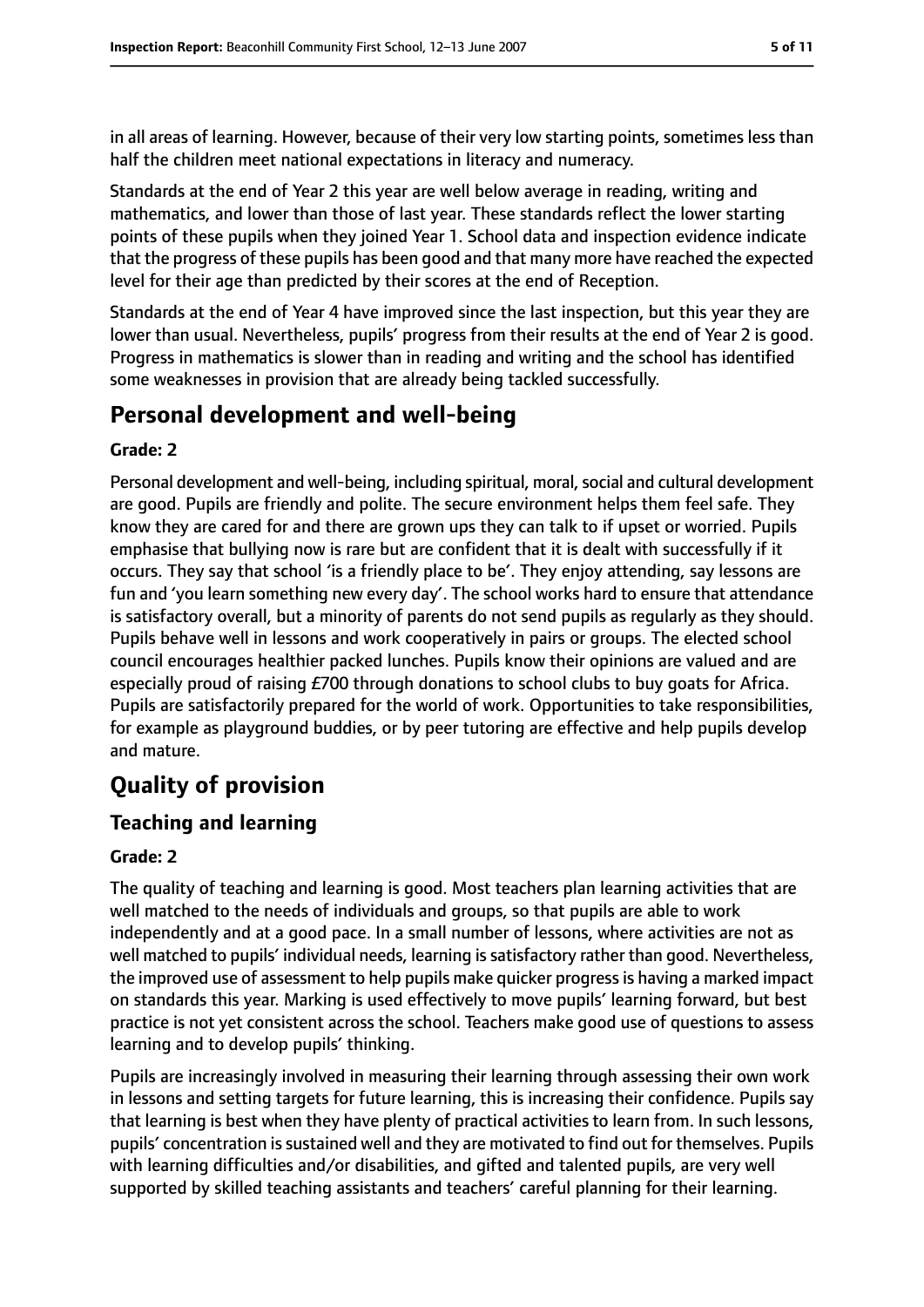## **Curriculum and other activities**

#### **Grade: 2**

The curriculum is good. Planning for literacy and numeracy is good; it provides well for the needs of all pupils. Provision for information and communication technology (ICT) hasimproved well since the last inspection and, as a result, pupils' skills in this subject have improved. Initiatives to enhance pupils' learning and develop their interests and talents have included the introduction of French throughout the school and an extension to sports activities through the Sports' Coordinator Partnership. Pupils learn about healthy lifestyles, personal safety and relationships through science and physical education lessons, and a well planned personal, social, health and citizenship programme. The Foundation Stage curriculum is well planned so that there is a balance of learning through play and adult led learning. However, outdoor provision is not sufficiently developed to provide enough opportunities to support independent learning, especially in physical and creative play using large-scale apparatus and equipment.

The curriculum is enriched well by visits, for example to a Hindu temple, and visitors to the school who bring in a range of expertise and knowledge to extend the interests of pupils. After-school clubs have developed very well in response to requests from pupils. This provision is now good and clubs are very well supported.

#### **Care, guidance and support**

#### **Grade: 2**

Care, guidance and support are good overall. Pastoral care is excellent. Pupils with learning difficulties and/or disabilities and any who do not speak English at home benefit from well targeted personal support, which enables them to play a full part in lessons and make good progress. Good use is made of external agencies and specialists to help vulnerable children. The school is also very supportive in giving short-term help to children and their families in crisis; for example, in bereavement. Child protection, risk assessments and health and safety procedures are in place. Systems for monitoring pupils' progress are not yet efficient or comprehensive enough to pick up all weaknesses quickly, such as the slower progress of pupils in mathematics. The school is currently working on improving such systems. Most teachers support pupils' progress well through accurate assessment of their learning and by ensuring that additional support is provided when necessary. To further improve this, senior managers are developing a mapping system to monitor and evaluate the effectiveness of interventions used. The school makes good efforts to work with families and keep them informed through weekly newsletters and parents' evenings. This is a school that cares; as the logo clearly says 'Where Children Matter'.

# **Leadership and management**

#### **Grade: 2**

Leadership and management are good. The school has improved well since the last inspection under the leadership of the recently appointed headteacher, supported by the senior leadership team. She has set a clear course to raise standards and improve the quality of educational provision and has won the support of staff, governors and parents to her aims. Governors are experienced, expert and very supportive of the school.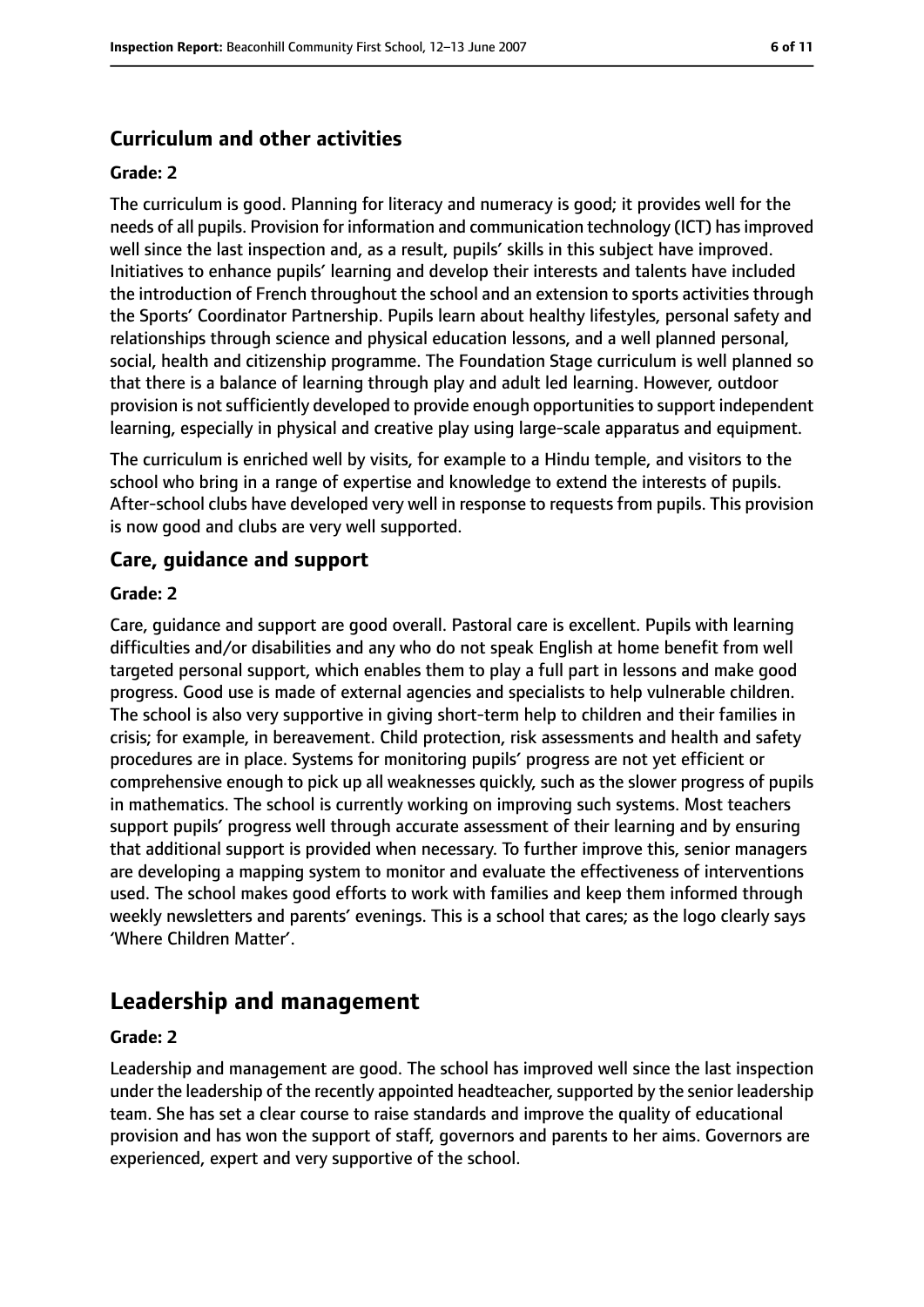Since the last inspection there has been good development of the roles of senior staff and governors in monitoring the work of the school. Self-evaluation is good; it identifies the most significant weaknesses and further improvements for monitoring and evaluation are planned as a priority this year. Where weaknesses have been identified, the school has responded quickly and effectively to bring about improvement, for example, in improvements to reading in the current year.

The school forges good links with parents and external agencies to support pupils' learning. Parents are pleased with the good communications between home and school and that their views are taken into account.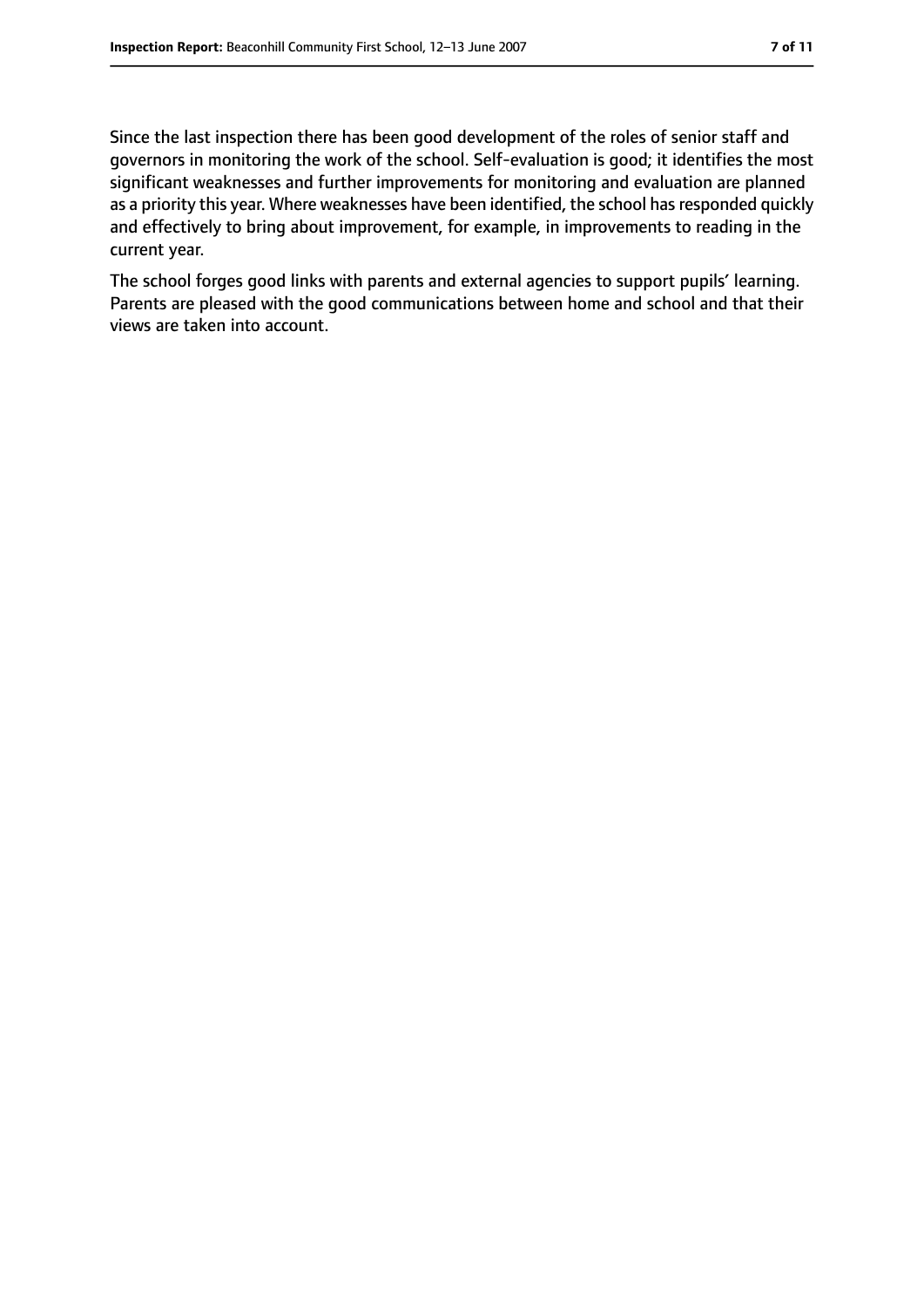**Any complaints about the inspection or the report should be made following the procedures set out in the guidance 'Complaints about school inspection', which is available from Ofsted's website: www.ofsted.gov.uk.**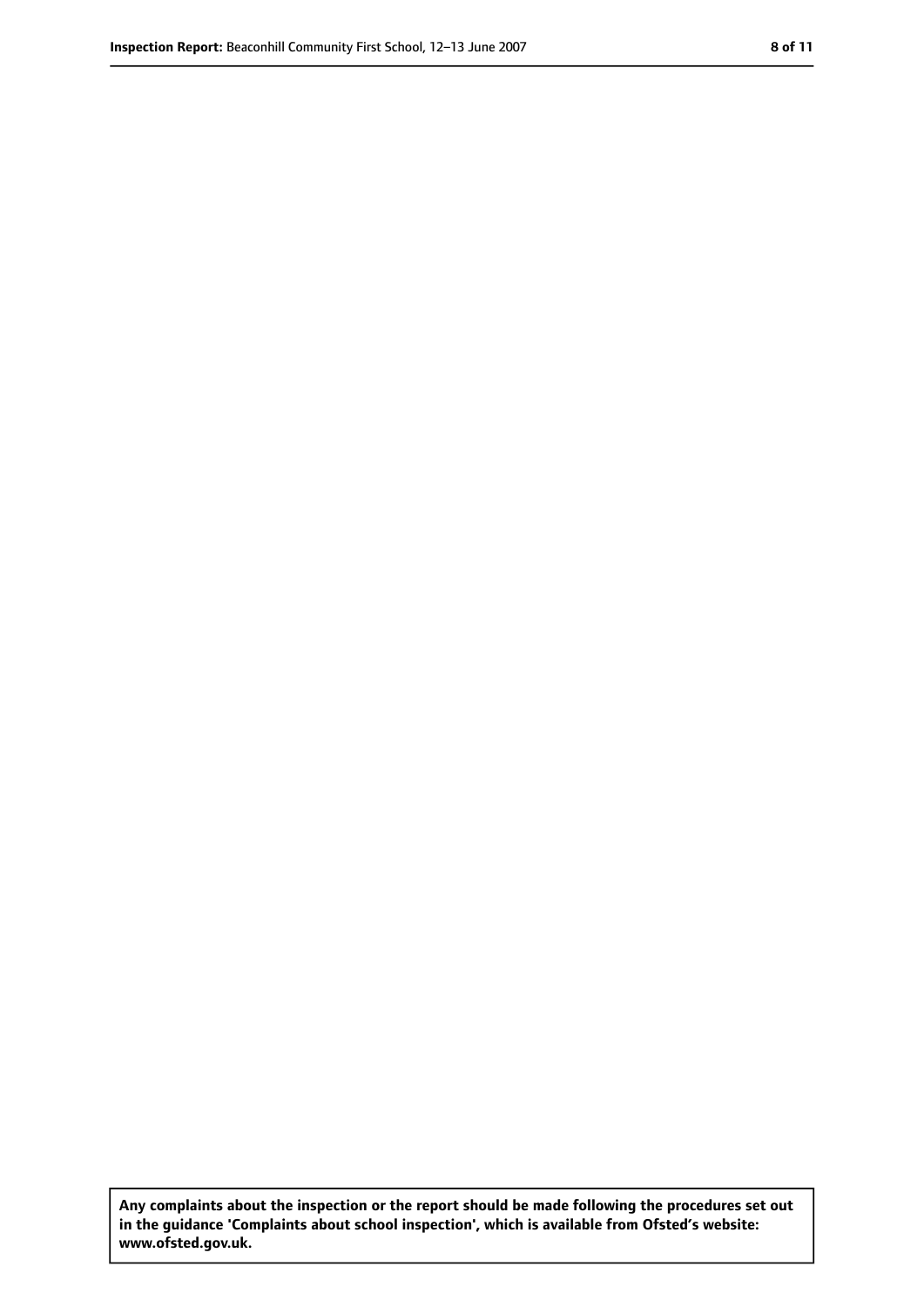#### **Annex A**

# **Inspection judgements**

| Key to judgements: grade 1 is outstanding, grade 2 good, grade 3 satisfactory, and grade 4 | School         |
|--------------------------------------------------------------------------------------------|----------------|
| inadequate                                                                                 | <b>Overall</b> |

## **Overall effectiveness**

| How effective, efficient and inclusive is the provision of education, integrated<br>care and any extended services in meeting the needs of learners? |     |
|------------------------------------------------------------------------------------------------------------------------------------------------------|-----|
| How well does the school work in partnership with others to promote learners'<br>well-being?                                                         |     |
| The quality and standards in the Foundation Stage                                                                                                    |     |
| The effectiveness of the school's self-evaluation                                                                                                    |     |
| The capacity to make any necessary improvements                                                                                                      |     |
| Effective steps have been taken to promote improvement since the last<br>inspection                                                                  | Yes |

#### **Achievement and standards**

| How well do learners achieve?                                                                               |  |
|-------------------------------------------------------------------------------------------------------------|--|
| The standards <sup>1</sup> reached by learners                                                              |  |
| How well learners make progress, taking account of any significant variations between<br>groups of learners |  |
| How well learners with learning difficulties and disabilities make progress                                 |  |

## **Personal development and well-being**

| How good is the overall personal development and well-being of the<br>learners?                                  |  |
|------------------------------------------------------------------------------------------------------------------|--|
| The extent of learners' spiritual, moral, social and cultural development                                        |  |
| The behaviour of learners                                                                                        |  |
| The attendance of learners                                                                                       |  |
| How well learners enjoy their education                                                                          |  |
| The extent to which learners adopt safe practices                                                                |  |
| The extent to which learners adopt healthy lifestyles                                                            |  |
| The extent to which learners make a positive contribution to the community                                       |  |
| How well learners develop workplace and other skills that will contribute to<br>their future economic well-being |  |

## **The quality of provision**

| How effective are teaching and learning in meeting the full range of the<br>learners' needs?          |  |
|-------------------------------------------------------------------------------------------------------|--|
| How well do the curriculum and other activities meet the range of needs<br>and interests of learners? |  |
| How well are learners cared for, quided and supported?                                                |  |

 $^1$  Grade 1 - Exceptionally and consistently high; Grade 2 - Generally above average with none significantly below average; Grade 3 - Broadly average to below average; Grade 4 - Exceptionally low.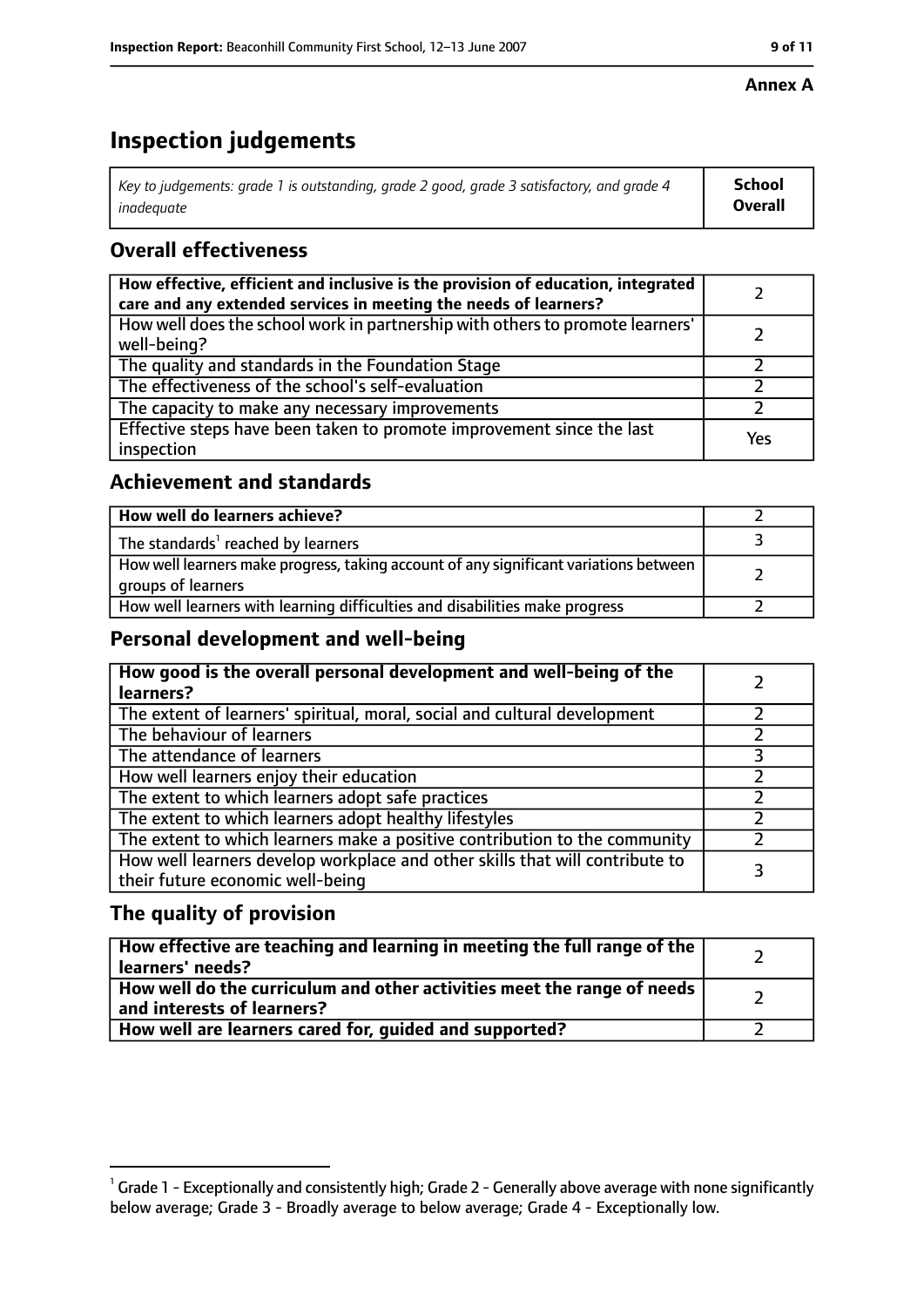#### **Annex A**

# **Leadership and management**

| How effective are leadership and management in raising achievement<br>and supporting all learners?                                              |     |
|-------------------------------------------------------------------------------------------------------------------------------------------------|-----|
| How effectively leaders and managers at all levels set clear direction leading<br>to improvement and promote high quality of care and education |     |
| How effectively performance is monitored, evaluated and improved to meet<br>challenging targets                                                 |     |
| How well equality of opportunity is promoted and discrimination tackled so<br>that all learners achieve as well as they can                     |     |
| How effectively and efficiently resources, including staff, are deployed to<br>achieve value for money                                          |     |
| The extent to which governors and other supervisory boards discharge their<br>responsibilities                                                  | 7   |
| Do procedures for safequarding learners meet current government<br>requirements?                                                                | Yes |
| Does this school require special measures?                                                                                                      | No  |
| Does this school require a notice to improve?                                                                                                   | No  |